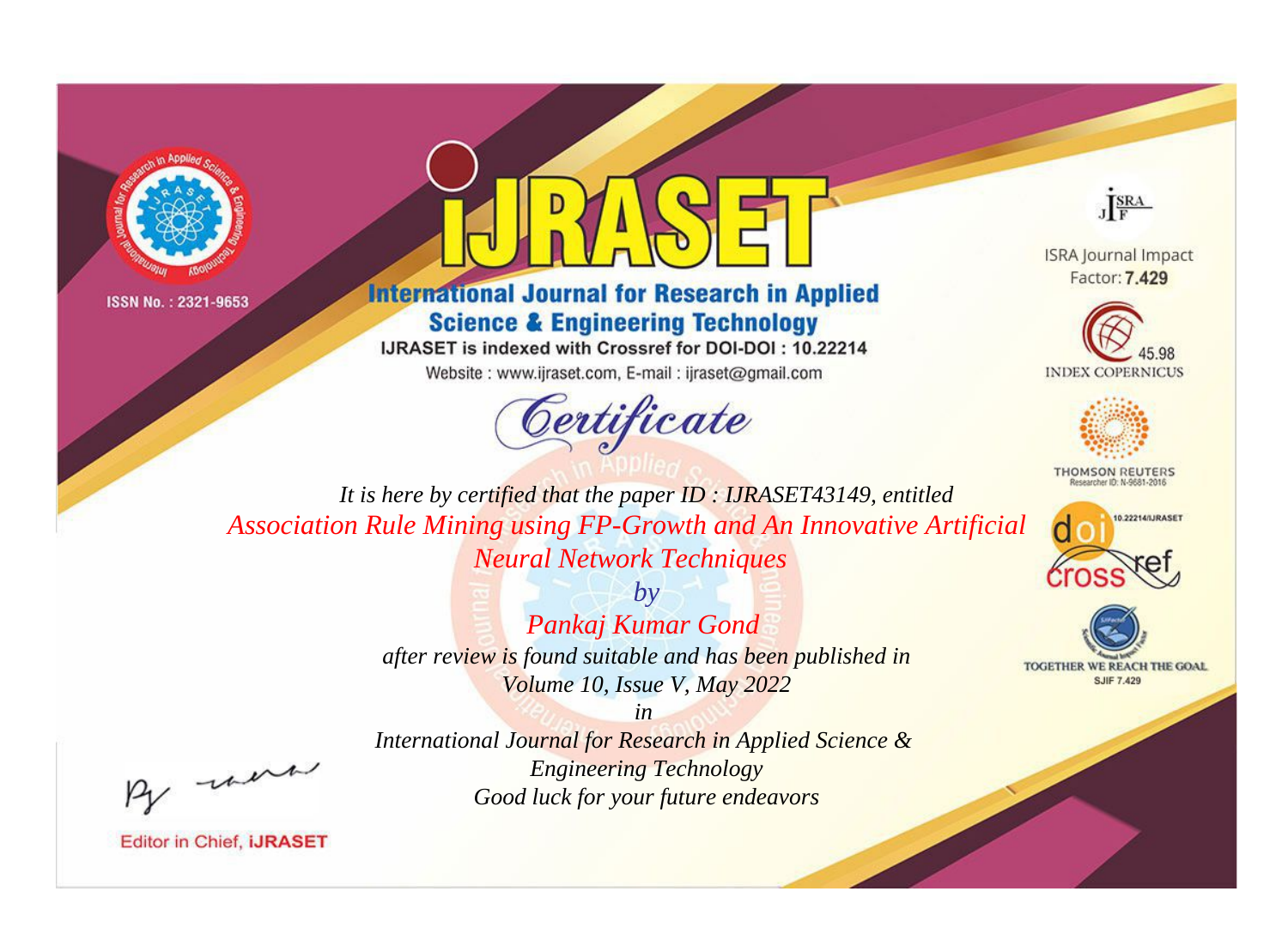



## **International Journal for Research in Applied Science & Engineering Technology**

IJRASET is indexed with Crossref for DOI-DOI: 10.22214

Website: www.ijraset.com, E-mail: ijraset@gmail.com



JERA

**ISRA Journal Impact** Factor: 7.429





**THOMSON REUTERS** 



TOGETHER WE REACH THE GOAL **SJIF 7.429** 

It is here by certified that the paper ID: IJRASET43149, entitled Association Rule Mining using FP-Growth and An Innovative Artificial **Neural Network Techniques** 

> $by$ Aditya Shukla after review is found suitable and has been published in Volume 10, Issue V, May 2022

were

International Journal for Research in Applied Science & **Engineering Technology** Good luck for your future endeavors

 $in$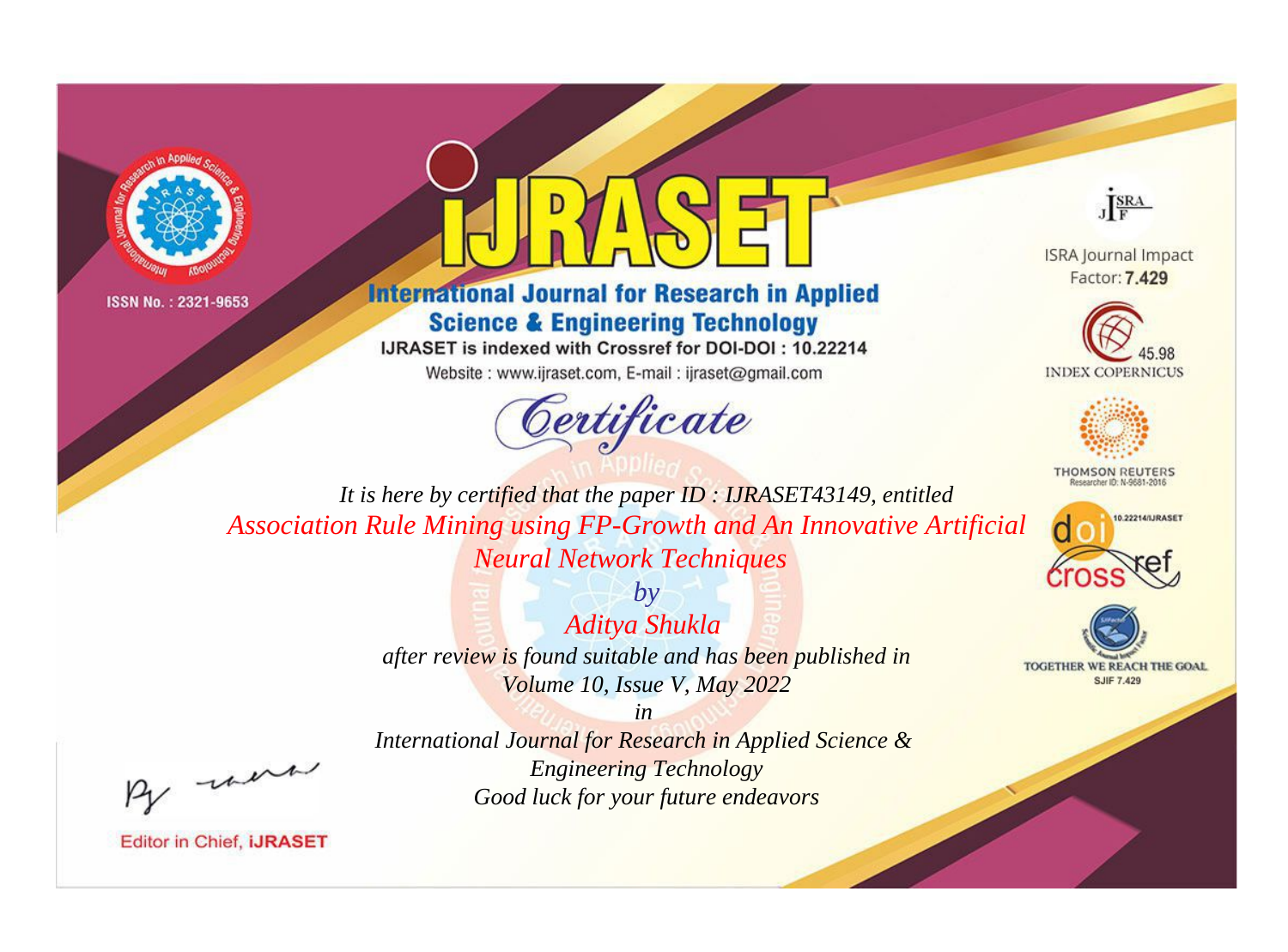



## **International Journal for Research in Applied Science & Engineering Technology**

IJRASET is indexed with Crossref for DOI-DOI: 10.22214

Website: www.ijraset.com, E-mail: ijraset@gmail.com



JERA

**ISRA Journal Impact** Factor: 7.429





**THOMSON REUTERS** 



TOGETHER WE REACH THE GOAL **SJIF 7.429** 

It is here by certified that the paper ID: IJRASET43149, entitled Association Rule Mining using FP-Growth and An Innovative Artificial **Neural Network Techniques** 

> $b\nu$ Satish Sahani after review is found suitable and has been published in Volume 10, Issue V, May 2022

were

International Journal for Research in Applied Science & **Engineering Technology** Good luck for your future endeavors

 $in$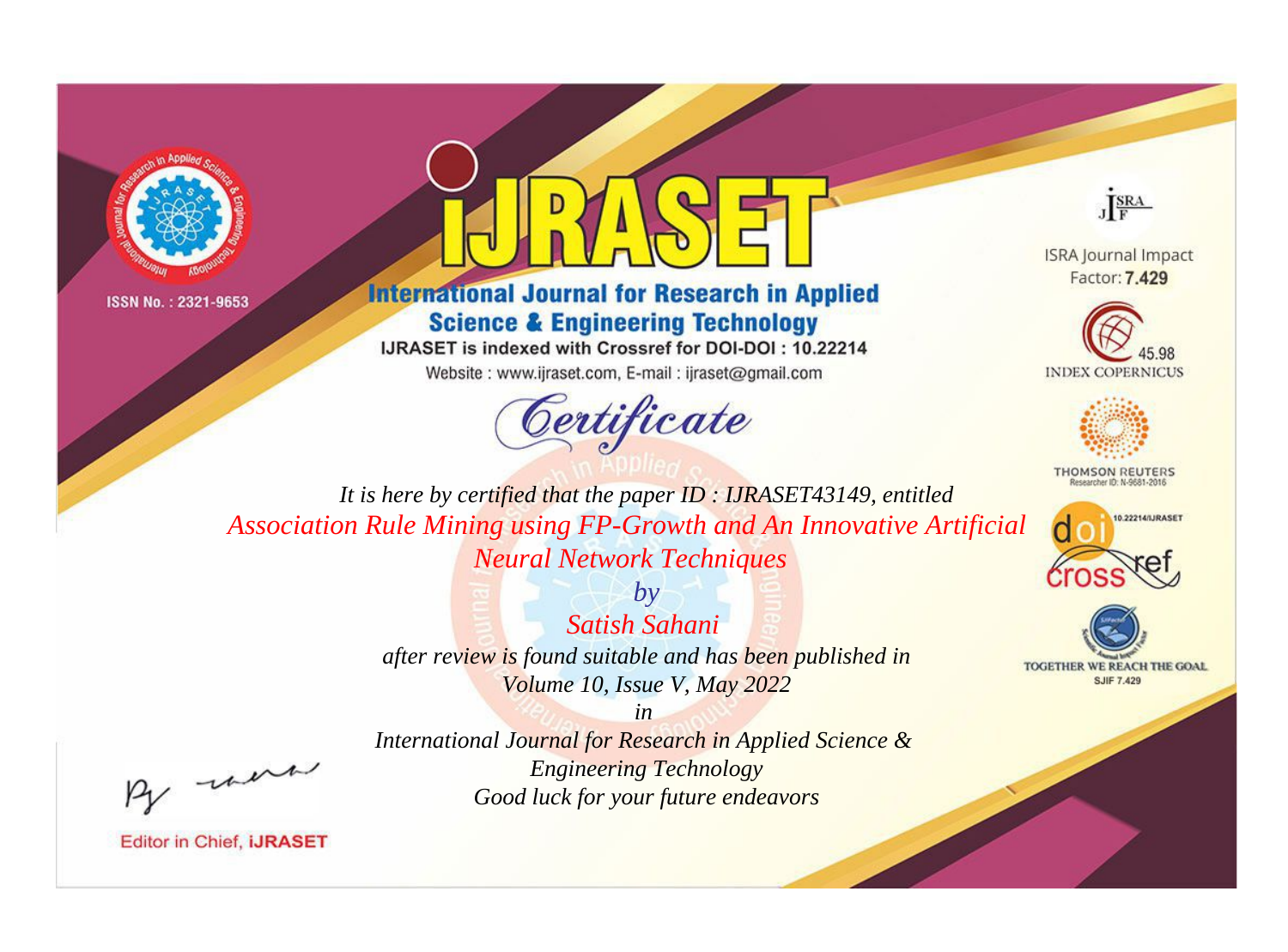



## **International Journal for Research in Applied Science & Engineering Technology**

IJRASET is indexed with Crossref for DOI-DOI: 10.22214

Website: www.ijraset.com, E-mail: ijraset@gmail.com



JERA

**ISRA Journal Impact** Factor: 7.429





**THOMSON REUTERS** 



TOGETHER WE REACH THE GOAL **SJIF 7.429** 

It is here by certified that the paper ID: IJRASET43149, entitled Association Rule Mining using FP-Growth and An Innovative Artificial **Neural Network Techniques** 

> Neha Gond after review is found suitable and has been published in Volume 10, Issue V, May 2022

> > $in$

 $b\nu$ 

were

International Journal for Research in Applied Science & **Engineering Technology** Good luck for your future endeavors